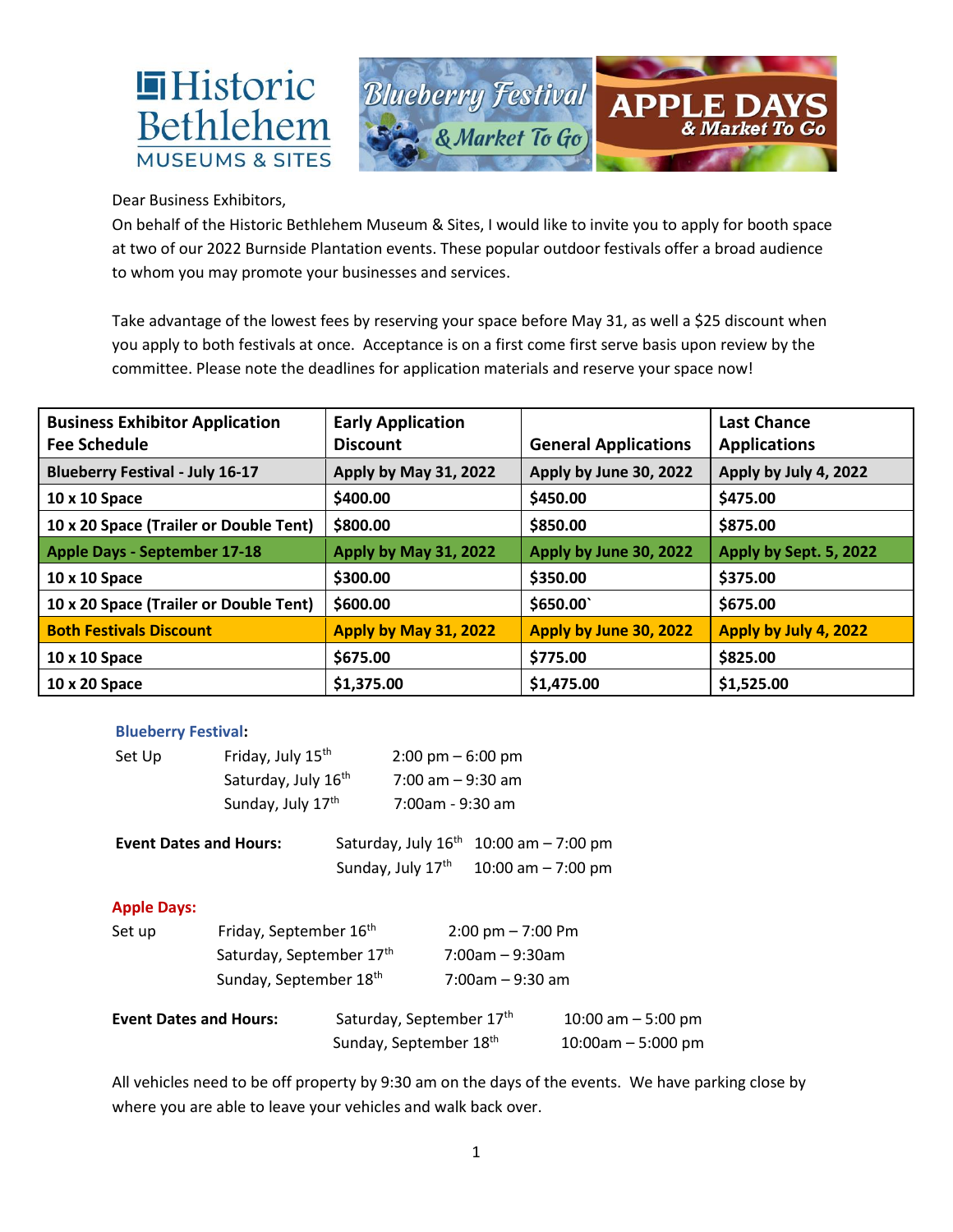

## **Participation Information and Requirements:**

- Festival location: 1461 Schoenersville Road, Bethlehem, PA 18018
- Set up for Blueberry Festival is Friday, July 15, 11 AM 6 PM.
- Set up for Apple Days is Friday, September 16, 11 AM 6 PM.
- Participation is required on both days and all hours of the Festivals, rain or shine.
- Security is provided on the festival grounds.
- All participants must supply their own professional display, electric cords if using, tent (solid color) suitable for outdoor use. Booth spaces are 10' X 10' or 10' X 20'.
- All booths are on a grassy surface tents must be weighted or staked.
- An application is a commitment to show. **There will be no refunds given after acceptance.**
- No trailers or overnight camping are permitted.
- No participant may solicit or distribute political or religious literature or materials.
- There will be no sales of exhibitor products at the festival. Displays may be manned by a representative of your company so that interested parties can have their questions answered and future contact information provided.
- **A certificate of insurance** with minimum coverage of \$1,000,000 for personal, business, or other organizations. The following designation as "other insured" must be added to your insurance policy and submitted with your application to participate in the festival:
	- o *Historic Bethlehem Partnership, Inc., and its Subsidiaries, and Lehigh County are named as additional insured with regards to Blueberry Festival, July 16-17, 2022 and/or Apple Days, Sept. 17-18, 2022.*

**SIGNATURE \_\_\_\_\_\_\_\_\_\_\_\_\_\_\_\_\_\_\_\_\_\_\_\_\_\_\_\_\_\_\_\_\_\_\_\_\_\_\_\_ DATE \_\_\_\_\_\_\_\_\_\_\_\_\_\_\_\_\_\_\_\_\_\_\_\_**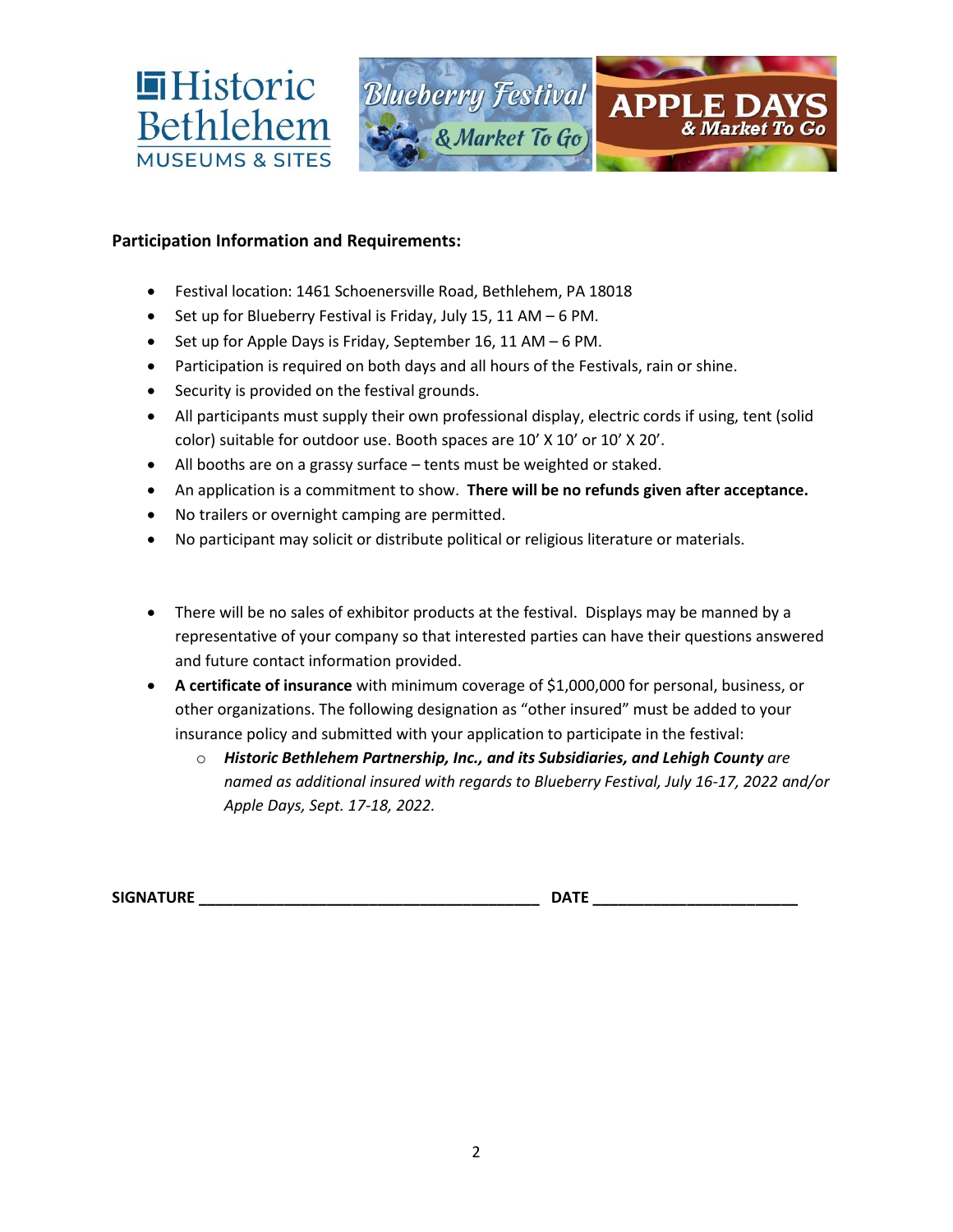

## **Application Checklist:** *All materials must be included for the application to be accepted.*

- \_\_\_\_\_ HMBS Application
- Copy of Liability Insurance with additional insured included as listed above
- \_\_\_\_\_ Check or Credit Card payment

For any questions, please contact Jennifer Bender at 610-882-0450 ext. 27 or jbender@historicbethlehem.org

Thank you for your participation! Your application fees help support HBMS's mission of *bringing history to life*, and keep Burnside Plantation open for our community to enjoy.